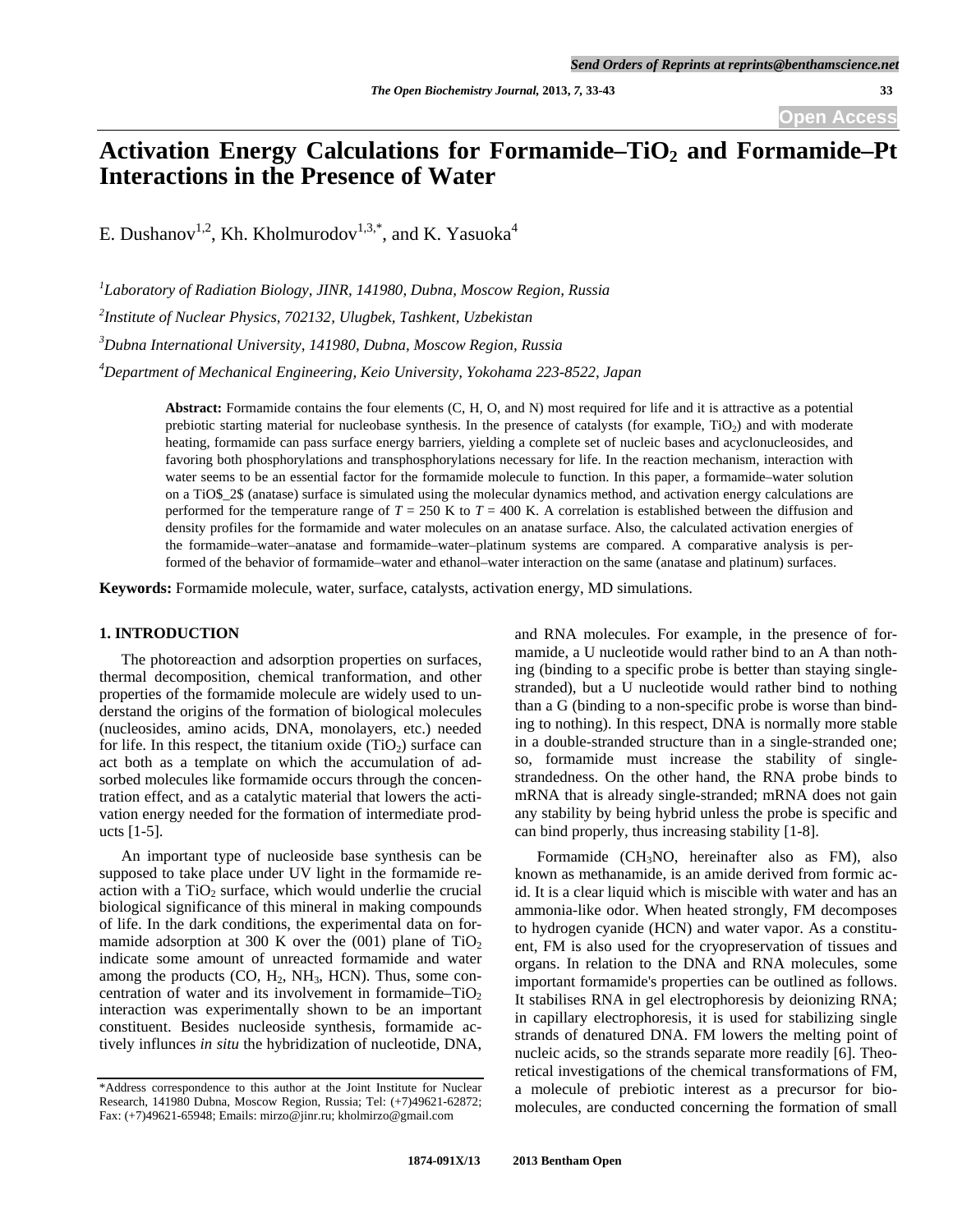molecules including CO,  $NH_3$ , H<sub>2</sub>O, HCN, HNC, H<sub>2</sub>, HNCO, and HOCN [9].

 The solvent, dehydration, adsorption, and decomposition properties of formamide on various surfaces were intensively studied in recent experimental papers [1, 2, 10–13]. Some of these experimental results are summarized and descripted in [14]. In [15], it is shown for the first time that guanine, adenine, and hypoxanthine can be produced from formamide in a single model prebiotic reaction at lower temperatures than previously reported if FM is subjected to UV irradiation during heating; this observation relaxes the requirements for prebiotic purine nucleobase formation.

 Apart from experimental research, recent theoretical and simulation studies were mostly focused on the formamide– water reaction process. Several modern theoretical and molecular dynamics (MD) studies of formamide–water interactions should be mentioned in this respect [16, 17]. Nevertheless, to our best knowledge, little is known about the formamide– $TiO<sub>2</sub>$  surface interaction, and almost nothing has been reported on the formamide–water– $TiO<sub>2</sub>$  one. In this paper, using the MD simulation method, we aimed to make the first attempts to investigate the formamide– $TiO<sub>2</sub>$  surface interaction mechanism in detail on the atomic/molecular level. In the presence of water, we elucidate the structural, diffusional, and molecular concentration distribution effects. We consider water presence to be a stabilizing factor on the formamide– $TiO<sub>2</sub>$  surface interaction mechanism.

 The aim of this work is to simulate the formamide–water interaction process on a  $TiO<sub>2</sub>$  (anatase) surface and to estimate the possible activation energy barrier with the molecular dynamics method. Molecular modeling was performed for the temperature range of  $T = 250$  K to  $T = 400$  K, and the diffusion and density profiles were established for the formamide and water molecules on the anatase surface. The

more important aspect of the present study is comparing the properties of formamide–water and ethanol–water solutions in similar environments. With the use of comparative analysis, the formamide–water interactions were correlated with the ethanol–water interactions on the same (anatase and platinum) surfaces. In this regard, metal surfaces are often used in the synthesis and degradation of oxygen-containing compounds, such as alcohols, where carbon–carbon (C–C) and carbon–oxygen (C–O) bond formation and breakage are the elementary steps in this type of process, and the metal surface plays the primary role in the efficiency and selectivity of these steps [18].

 Platinum is the most widely known catalyst for the oxidation of molecules like ethanol. The dissociative adsorption of formamide on the Pt(111) surface at low doses can result in the formation of coadsorbed  $NH_3$  and CO at 170 K; with heating, the hydrogen-bonding interactions lead to the autocatalytic desorption of formamide at 223 K [19]. On the other hand, we should mention the ability of ethanol to recover RNA from formamide-containing solutions, formamidesensitive and ethanol-sensitive mutations, the effects of formamide and ethanol agents on biological systems, and so on, which present a topical problem of modern research and technological applications [20–22].

## **2. RESULTS AND DISCUSSION**

## **2.1. Pure Formamide/TiO<sub>2</sub> Surface**

 In the Supplement section, the materials and methods regarding the simulated systems are described in detail. We first simulated the interaction process of pure formamide and a  $TiO<sub>2</sub>$  surface. A comparative analysis has been performed of the formamide–TiO<sub>2</sub> (anatase) and formamide–Pt (platinum) surface interactions. The specifics of the formamide concentration effect on two different surfaces provide better

|  | <b>All St</b> |  |
|--|---------------|--|
|  |               |  |



**Fig.** (1). Top: snapshots of pure formamide in the presence of TiO<sub>2</sub> (left) and Pt (right) surfaces. Bottom: Z-density distributions of pure formamide on the  $TiO<sub>2</sub>$  (left) and Pt (right) surfaces.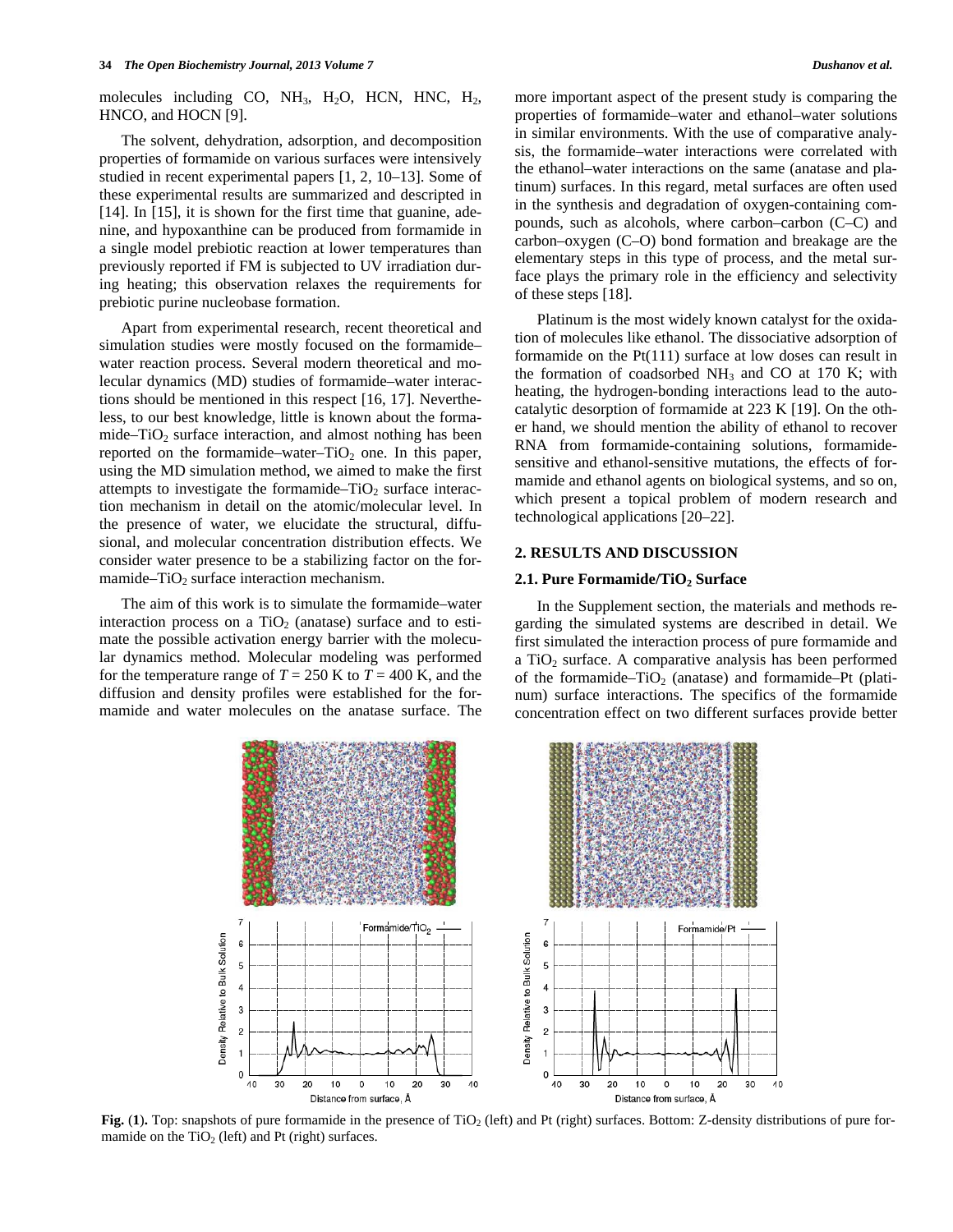comparison data with regard to the formamide–surface interaction mechanism.

## *2.1.1. MD-simulated Snapshots and Z-density Distributions*

Fig. (1) (top snapshots) show the formamide concentration distribution on the  $TiO<sub>2</sub>$  and Pt surfaces, respectively. In the formamide– $TiO<sub>2</sub>$  (left) and formamide–Pt (right) interactions, both surfaces behave as an amorphous solid. Thermal vibrations slightly displace the  $TiO<sub>2</sub>$  and Pt atoms from their mean equilibrium positions. In comparison with the Pt surface, the  $TiO<sub>2</sub>$  (anatase) one is observed to behave more like an amorphous matter because charged particles of the  $TiO<sub>2</sub>$ surface are subject to more intense interactions than the neutral atoms of the platinum one.

 Fig. (**1**) (bottom daigrams) also demonstrate the interfacial structure of formamide adsorption on  $TiO<sub>2</sub>$  and Pt surfaces. The diagrams were constructed by calculating normalized formamide density profiles as functions of the distance perpendicular to the corresponding surfaces. The adsorption layers are seen in Fig. (**1**), where a density plot on each surface (formamide/TiO<sub>2</sub>, left; formamide/Pt, right) shows the distrubuiton of formamide molecules on the surfaces symmetrically surrounding the solution. In the formamide/Pt density profile (Fig. (**1**), right), there is a well-defined first adsorption layer with a thickness of 2 to 4  $\AA$  and two more diffuse layers with a thickness of 5 to 8 Å (for the left Pt wall, from  $-25 \text{ Å}$  to  $-15 \text{ Å}$ ; for the right Pt wall, from 15 Å to 25 Å). In the formamide/TiO<sub>2</sub> density profile (Fig.  $(1)$ , left), a rather weak adsorption layer is seen between two diffuse layers at more extended distances than in the formamide/Pt one (on the left, there is a TiO<sub>2</sub> wall from –30 Å to – 15 Å; on the right, there is a TiO<sub>2</sub> wall from 15 Å to 30 Å). For both surfaces, in the distances from the  $-15 \text{ Å}$  to 15 Å, the relative formamide densities approach unity as it would be expected for a bulk environment without electrode influence. According to the present results, the interfacial region for formamide adsorption on a  $TiO<sub>2</sub>$  surface covers the range

of 2–10 Å with disorganization increasing towards the bulk liquid. The density distribution amplitudes for the formamide/TiO<sub>2</sub> surface are twice lower than for the formamide/Pt one. Small asymmetry in the peaks of the density profile diagram shown in Fig. (**1**) is likely due to an annealing process we employed. We have equilibrated the whole system (the solution and adsorbing surface walls) with a temperature step of 25 K, starting from the crystal phase and heating it up to room and higher temperatures. With shorter steps (for example, 1–5 K), the relaxation procedure would yield a smoother transition to the equilibrium state, although computation time would grow rapidly.

## *2.1.2. Activation Energy Calculations*

 It is believed that the self-diffusion coefficient follows an Arrhenius-like expression with temperature [23]:

$$
D = D_0 \exp(-E/RT). \tag{1}
$$

 Following the Arrhenius equation, we have constructed a relation between ln *D*(*T*) and reciprocal temperature in Kelvin for the formamide/ $TiO<sub>2</sub>$  and formamide/Pt surfaces (Fig.  $(2)$ : the solid line for formamide on TiO<sub>2</sub> and the dashed line for formamide on Pt). As seen in Fig. (**2**), the diffusion coefficient of formamide in the presence of  $TiO<sub>2</sub>$  and Pt surfaces obeys the Arrhenius equation. Thus, we observe a similar behavior of the ln  $D(T)$  vs  $f(1/T)$  dependence for both TiO<sub>2</sub> (anatase) and Pt (platinum) surfaces, with which formamide molecules interact – in spite of the different density distribution behavior as described above. The calculated apparent activation energies (*E*) of diffusion are respectively 2.3 and 2.1 kcal/mole for formamide/ $TiO<sub>2</sub>$  and formamide/ $Pt$  (Table **1**).

## 2.2. Formamide–Water/TiO<sub>2</sub> Surface

Next, we simulated formamide interaction with a  $TiO<sub>2</sub>$ surface in the presence of a water solvent. Like in the previous section, we compare the formamide–surface interaction

**Table 1. Activation Energy Results for Formamide, Ethanol, and Water in the Simulated Models** 

| System                                  | $E_{\text{wat}}$ , kcal/mole | $E_{form}$ , kcal/mole |
|-----------------------------------------|------------------------------|------------------------|
| (TiO <sub>2</sub> )(CH <sub>3</sub> NO) | $\overline{\phantom{a}}$     | 2.3                    |
| (Pt)(CH <sub>3</sub> NO)                | $\sim$                       | 2.1                    |
|                                         | $E_{wat}$ , kcal/mole        | $Eform$ , kcal/mole    |
| $(TiO2)(H2O)(CH3NO)$                    | 3.0                          | 2.7                    |
| $(Pt)(H_2O)(CH_3NO)$                    | 2.1                          | 2.9                    |
|                                         | $E_{wat}$ , kcal/mole        | $Eeth$ , kcal/mole     |
| $(TiO2)(C2H5OH)$                        | $\overline{\phantom{a}}$     | 1.8                    |
| (Pt)(C <sub>2</sub> H <sub>5</sub> OH)  | $\overline{\phantom{a}}$     | 1.1                    |
|                                         | $E_{wat}$ , kcal/mole        | $Eeth$ , kcal/mole     |
| $(TiO2)(H2O)(C2H5OH)$                   | 3.5                          | 2.7                    |
| $(Pt)(H_2O)(C_2H_5OH)$                  | 3.7                          | 2.9                    |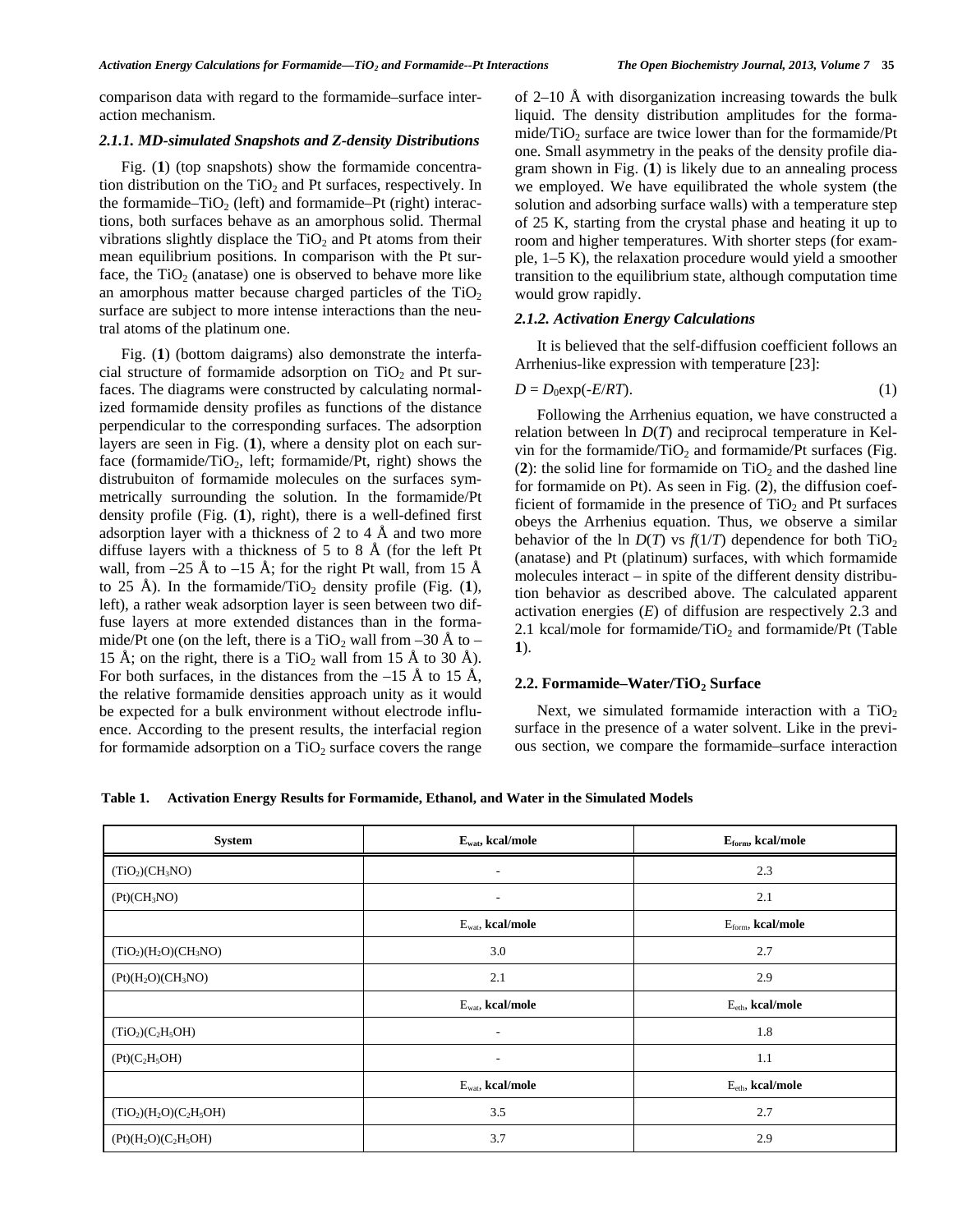mechanism for two different material models:  $TiO<sub>2</sub>$  (anatase) and Pt (platinum).

## *2.2.1. Z-Density Distribution and Activation Energy Calculations*

 In Fig. (**3**) (top snapshots), the formamide–water concentration distributions are shown for the  $TiO<sub>2</sub>$  and Pt surfaces, respectively. In the snapshots, we can see the formation of adsorption layers near the surfaces in both systems: formamide--water/TiO<sub>2</sub> (left) and formamide–water/Pt (right), although the density distribution on the Pt surfaces looks more dense and well-defined than on the  $TiO<sub>2</sub>$  surfaces.

 Also, Fig. (**3**) (bottom diagrams) represent the formamide–water Z-density distributions on the  $TiO<sub>2</sub>$  (left) and Pt



**Fig.** (2). Relation between ln  $D(T)$  and reciprocal of temperature in Kelvin; solid line for formamide on TiO<sub>2</sub> (anatase) and dashed line for formamide on Pt (platinum) surfaces.



Fig. (3). Top: Snapshots of a formamide-water mixture in the presence of TiO<sub>2</sub> (anatase; left) and Pt (platinum; right) surfaces. Middle: Zdensity distributions of formamide (the solid line) and water (the dashed line) on the TiO<sub>2</sub> (left) and Pt (right) surfaces. Bottom: The relation between ln  $D(T)$  and reciprocal temperature in Kelvin; the solid line is for formamide and the dashed line is for water in the presence of  $TiO<sub>2</sub>$ (left) and Pt (right) surfaces.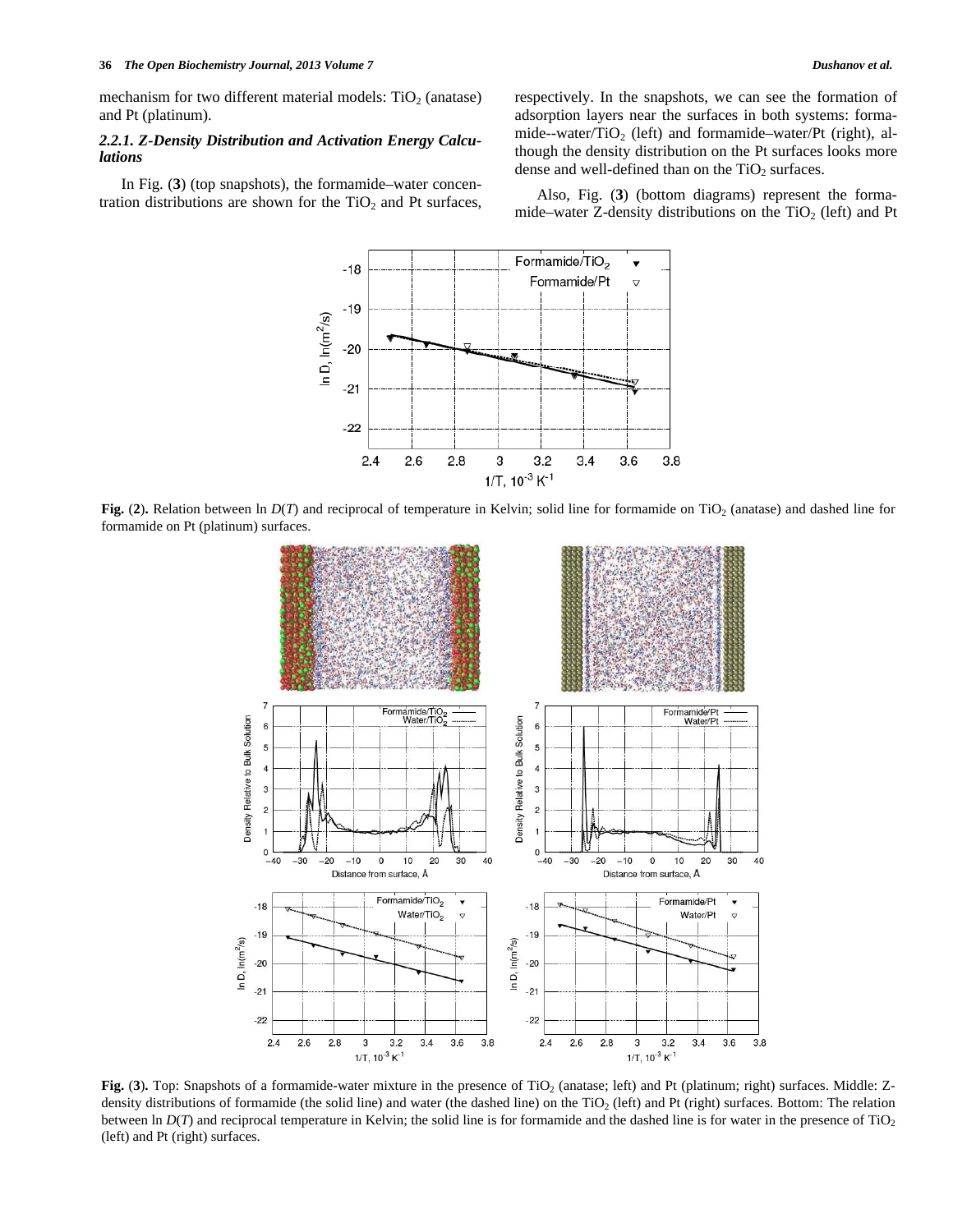(right) surfaces, respectively. The inclusion of water to the formamide–TiO<sub>2</sub> system significantly modifies the density distribution profiles normal to the surface. The amplitudes of the density distribution for the formamide/ $TiO<sub>2</sub>$  surfaces increase and become comparable with those for the formamide/Pt one. It is clear that water strongly influences the formamide–TiO<sub>2</sub> system as regards the mobility of formamide molecules interacting with the  $TiO<sub>2</sub>$  surface.

 From the Arrhenius equation, we have constructed a relation between ln *D*(*T*) and reciprocal temperature in Kelvin for the formamide–water/ $TiO<sub>2</sub>$  and formamide–water/Pt surfaces. In Fig. (**3**), solid lines for formamide and dashed lines for water show the ln  $D(T)$  vs  $f(1/T)$  dependence for the TiO<sub>2</sub> (left) and Pt (right) surface, respectively. From the ln *D*(*T*) graphs, we calculated the diffusion activation energies (*E*) for the formamide-water/ $TiO<sub>2</sub>$  and formamide-water/Pt (Table **1**) systems. The activation energies of water and formamide are  $E_{wat} = 3.0$  and  $E_{form} = 2.7$  kcal/mole (on TiO<sub>2</sub>), and  $E_{wat} = 2.1$  and  $E_{form} = 2.9$  kcal/mole (on Pt), respectively. Thus, the inclusion of water increases the diffusion ability of formamide molecules on the  $TiO<sub>2</sub>$  (anatase) surface. In the formamide-water/ $TiO<sub>2</sub>$  system, water has a definitely higher activation energy and lower diffusive ability than in the the formamide-water/Pt one.

#### *2.2.2. Intermolecular Structure*

 Hereinafter, Hf, HW, Of, and OW denote, respectively, the hydrogen atoms of formamide and water and oxygen atoms of formamide and water.

## *Liquid-Liquid Ordering.*

 The structure of liquids is usually expressed in terms of radial distribution functions (RDF)  $g(r)$ . The most structured and interesting  $g(r)$  functions for a liquid like a formamidewater solution correspond to oxygen-oxygen and oxygenhydrogen bonding. Fig. (**4**) (top and bottom) show the structural arrangement peculiarities in terms of RDF graphs for the Of-Of, OW-OW, Of-HW, and OW-Hf atomic pairs in the formamide-water mixture (left: formamide-water/ $TiO<sub>2</sub>$ ; right: formamide-water/Pt). It is seen that the behavior of the water oxygen atom pair (OW-OW) is more ordered than that of the formamide-formamide one (Of-Of) as the first *g[OW-OW]* RDF peak is located at 3.0 Å from the zero point, which is 1.0 Å shorter than the location of the *g[Of-Of]* RDF peak. At the same time, the Of-HW interaction is much stronger than that in the OW-Hf atomic pair. The amplitude of the first *g[Of-HW]* RDF peak located at 2 Å is twice higher than that of *g[OW-Hf]*, which is located around 2.8 Å. Both  $TiO<sub>2</sub>$  and Pt surfaces exhibit similar liquid-liquid ordering, although some small changes can be seen (Fig. (**4**)) in the *g[Of-HW]* and *g[Of-Of]* functions.

## *Liquid-Surface Ordering.*

 In Fig. (**5**) (top and bottom), the RDF graphs illustrate formamide-water/surface interactions for  $TiO<sub>2</sub>$  (left) and Pt (right) walls. It is seen from the left diagrams that water (both oxygen (OW) and hydrogen (HW) atoms) interacts with the  $TiO<sub>2</sub>$  wall surfaces stronger than formamide (oxygen (Of) and hydrogen (Hf)). The first *g[Ti-OW]* and *g[O-OW]* RDF peaks are three times larger than those of *g[Ti-Of]*



**Fig.** (**4**)**.** The radial distribution functions (RDF) for Of-Of, OW-OW, Of-HW, and OW-Hf of the formamide-water mixture interacting with the  $TiO<sub>2</sub>$  (left) and Pt (right) surfaces.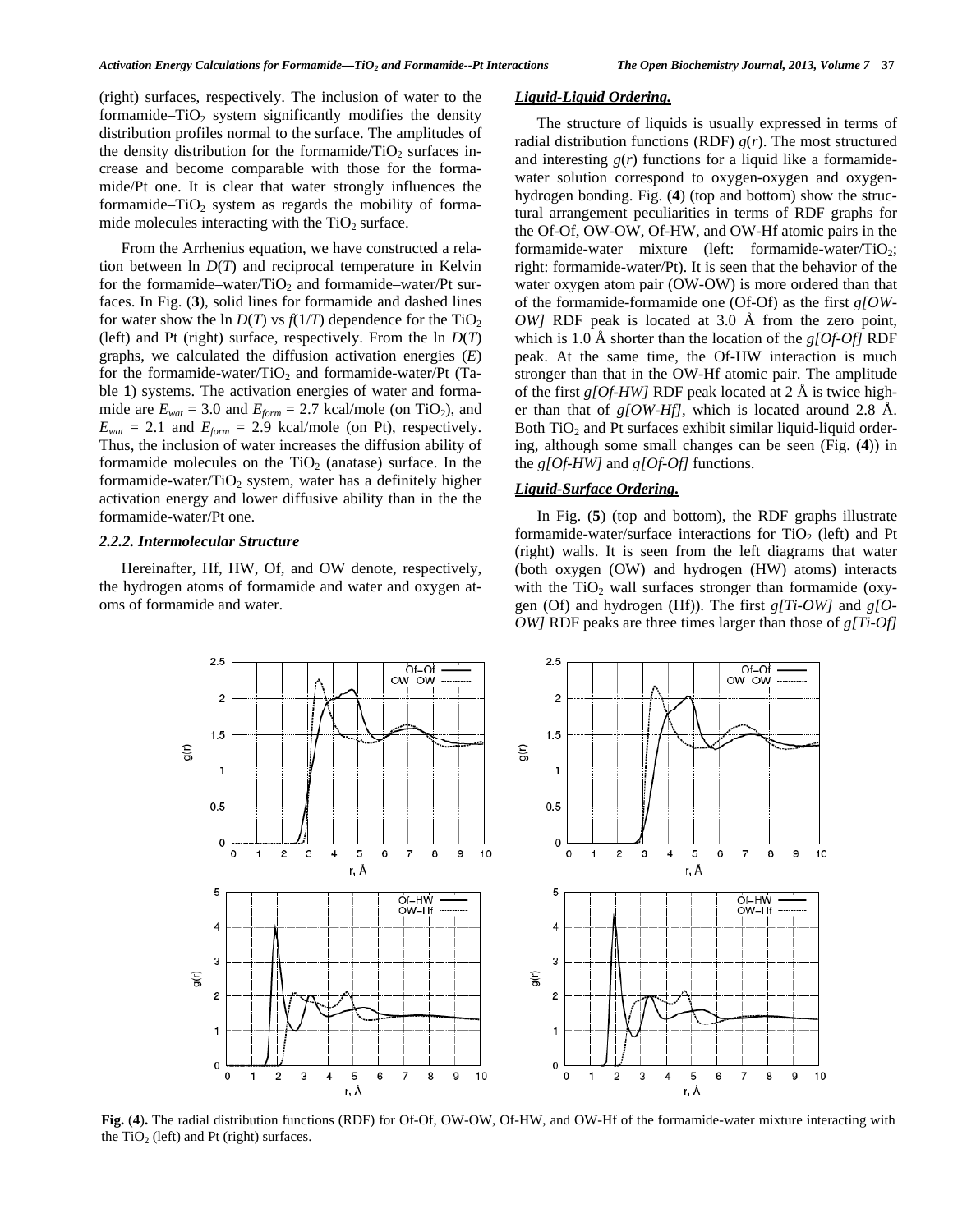

**Fig.**  $(5)$ . The RDF for the formamide (Of, Hf) and water (OW, HW) atoms on the TiO<sub>2</sub> (left) and Pt (right) surfaces.

and *g[O-Of]*, respectively, and their locations are shorter by 0.4-0.5 Å. The first *g[Ti-HW]* and *g[O-HW]* RDF peaks are also larger and located much closer to zero than those of *g[Ti-Hf]* and *g[O-Hf]*, respectively. Thus, water molecules are closer to the  $TiO<sub>2</sub>$  surface than to the formamide one. For Pt walls (the right diagrams), we do not observe any substantial difference between *g[Pt-OW]* and *g[Pt-Of]* or *g[Pt-HW]* and *g*[*Pt-Hf*]. Of course, the interaction between the oxygen atoms of water and formamide on a neutral Pt surface is stronger than between the hydrogen atoms of water and formamide. However,  $TiO<sub>2</sub>$  and Pt surfaces have different nature of interaction with water and formamide solution.

#### 2.3. Correlation with Ethanol-Water/TiO<sub>2</sub>, Pt Surfaces

 In this section, we perform a comparative analysis of formamide-water/ $TiO<sub>2</sub>$  interaction by modeling an ethanolwater mixture on the same  $TiO<sub>2</sub>$  (anatase) and Pt (platinum) surfaces. We study ethanol-water/(TiO<sub>2</sub>, Pt) systems under similar thermodynamic conditions and environmental geometry. In this regard, it should be noted that a lot of possible applications of ethanol have been considered in recent years, which arouses great interest in studying its chemical and physical properties. The most popular application is fuels because of a decrease in the available petroleum resources; ethanol is one of the most important renewable fuel. For ethanol to be a fuel, the water content in ethanol should be less than 1.3% [24], which is hard to reach by crystallization. An alcohol-water mixture often shows quite different properties than the corresponding pure components. Of particular interest are the structure and diffusion properties, which play important roles in the theoretical study and technological applications involving mass transfer [25]. In addition, from a microscopic viewpoint, the knowledge of solution structure behavior is very fundamental to understanding and elucidating the mixture diffusion phenomenon. For ethanol on a platinum surface, the latter is a catalyst for the activation of carbon-carbon and carbon-oxygen bond breakage, which is an elementary step in the oxidation of alcohols [18]. Water and ethanol can also find other applications than in fuels - in particular, as solvents accelerating the aging of some polymeric materials [26] and in cooling systems because of their suitable thermophysical and technological characteristics [27].

## *2.3.1. Z-Density Distribution and Activation Energy Calculations*

 First, we simulated the interaction of pure ethanol with  $TiO<sub>2</sub>$  and Pt surfaces. Fig. (6) (top diagrams) demonstrate the Z-normalized ethanol density distributions from  $TiO<sub>2</sub>$  and Pt surfaces, respectively. From the density profile (Fig. **6**, left) we can see more extended adsorption and diffusive layers in the ethanol/TiO<sub>2</sub> system than in the ethanol/Pt one (Fig.  $6$ , right). In comparison with pure formamide/ $(TiO<sub>2</sub>, Pt)$  as discussed above, the Z-density distributions for pure etha $nol/(TiO<sub>2</sub>, Pt)$  are similar, although some small changes in the peak amplitudes can be observed.

 In Fig. (**6**) (the bottom diagram), like for the formamide/ $TiO<sub>2</sub>$  and formamide/Pt models, a relation is built between ln *D*(*T*) and reciprocal temperature in Kelvin (the solid line is for ethanol on  $TiO<sub>2</sub>$  and the dashed line is for formamide on Pt). It is seen from Fig. (**6**) that the diffusion coefficient of pure ethanol on the  $TiO<sub>2</sub>$  and Pt surfaces obeys the Arrhenius equation. From the ln  $D(T)$  vs  $f(1/T)$  graphs, the calculated activation energies (*E*) of diffusion for ethanol/TiO<sub>2</sub> and ethanol/Pt are 1.8 and 1.1 kcal/mole, respec-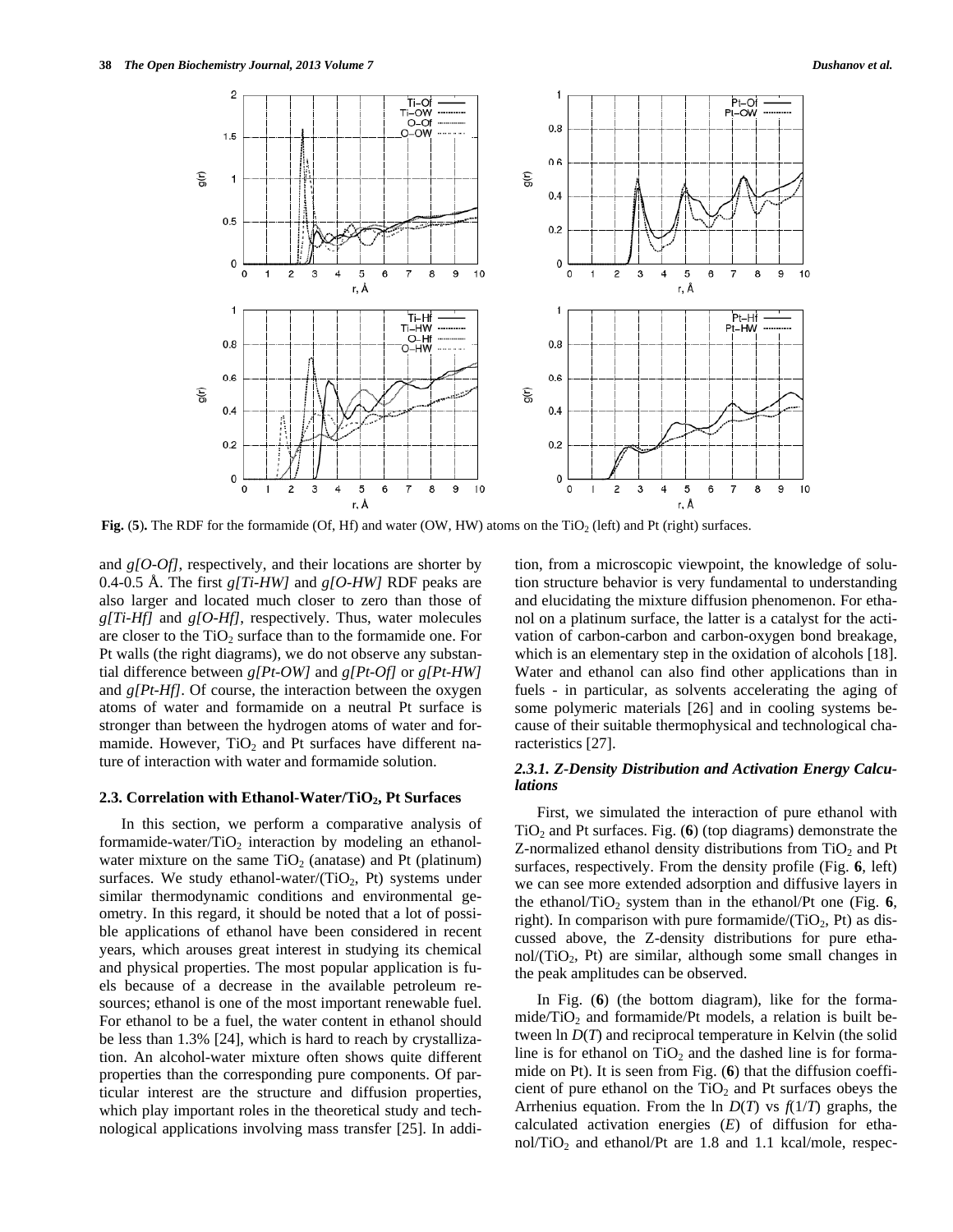

**Fig.** (6). Top: Z-density distributions of pure ethanol on the TiO<sub>2</sub> (left) and Pt (right) surfaces. Bottom: Relation between ln  $D(T)$  and reciprocal temperature in Kelvin; ethanol in the presence of TiO<sub>2</sub> (solid line) and Pt (dashed line) surfaces.

tively (Table 1). The ethanol activation energy on the  $TiO<sub>2</sub>$ surface is 0.5 kcal/mole lower than that of formamide/ $TiO<sub>2</sub>$ ; it is twice lower on the Pt surface than that of formamide/Pt one. The comparison of activation energies for pure ethanol/ $(TiO_2, Pt)$  and formamide/ $(TiO_2, Pt)$  in Table 1 is straightforward.

 In Fig. (**7**) (top snapshots), the ethanol-water concentration distributions are shown between two symmetric  $TiO<sub>2</sub>$ (left) and Pt (right)surfaces. The pictures of the molecular densities are similar to the formamide-water ones as described above.

 Fig. (**7**) (bottom diagrams) also demonstrate the ethanolwater interfacial structure formations and adsorption on  $TiO<sub>2</sub>$ and Pt surfaces, respectively. The diagrams show the Znormalized densities of ethanol and water on the corresponding surfaces. In the density profile (Fig. **7**, right), there are sharp first (adsorption) layers for ethanol-water/Pt in comparison with ethanol-water/ $TiO<sub>2</sub>$  (Fig. 7, left). The second (diffuse) water layers on both  $TiO<sub>2</sub>$  and Pt surfaces are quite extended, which is seen when comparing the water density distribution graphs shown above for formamide-water/ $TiO<sub>2</sub>$ and formamide-water/Pt. It is clear that water in both models (ethanol-water and formamide-water) has a substantial influence on the behavior of these two different systems. In other words, water's diffusive ability determines all the dynamics and structure formations in the models under consideration.

For the ethanol-water/TiO<sub>2</sub> and ethanol-water/Pt models, we have built a relation between ln *D*(*T*) and reciprocal temperature in Kelvins using the Arrhenius equation. In Fig. (**7**),

solid lines for ethanol and dashed lines for water show the ln  $D(T)$  vs  $f(1/T)$  dependence for the TiO<sub>2</sub> (left) and Pt (right) surfaces. From the  $\ln D(T)$  graphs, we have calculated the diffusion activation energies  $(E)$  for ethanol-water/TiO<sub>2</sub> and ethanol-water/Pt (Table **1**). The activation energies of water and ethanol are  $E_{wat} = 3.5$  and  $E_{eth} = 2.7$  kcal/mole (on TiO<sub>2</sub>) and  $E_{wat} = 3.7$  and  $E_{eth} = 2.9$  kcal/mole (on Pt), respectively. It is easy to see that the ethanol and formamide activation energies are very close to each other. Only the water activation energies differ (the comparison of the data in Table **1** is straightforward). Water strongly influences the diffusion capabilities of formamide and ethanol on both  $TiO<sub>2</sub>$ and Pt surfaces. Thus, introducing a water solvent seems to be an important factor of the structural and dynamic behavior of the studied systems under investigation.

### *2.3.2. Intermolecular Structure*

 Hereinafter, He, Hf, HW, Oe, Of, and OW denote, respectively, the hydrogen atoms of ethanol, formamide, and water; and oxygen atoms of ethanol, formamide and water.

# *Liquid-Liquid Ordering.*

The RDF  $g(r)$  for the ethanol-water mixture, were built like the formamide-water RDF in the previous section. From Fig. (**8**) (top graphs), ethanol-ethanol and water-water ordering, *g[Oe-Oe]* and *g[OW-OW]*, looks much stronger than formamide-formamide and water-water as discussed above for *g[Of-Of]* and *g[OW-OW]* (Fig. (**4**)). Both RDF characteristics - the amplitudes and positions of the first peaks - substantially differ in the top graphs of Figs. (**8**) and (**4**). At the same time, formamide-water ordering is stronger than etha-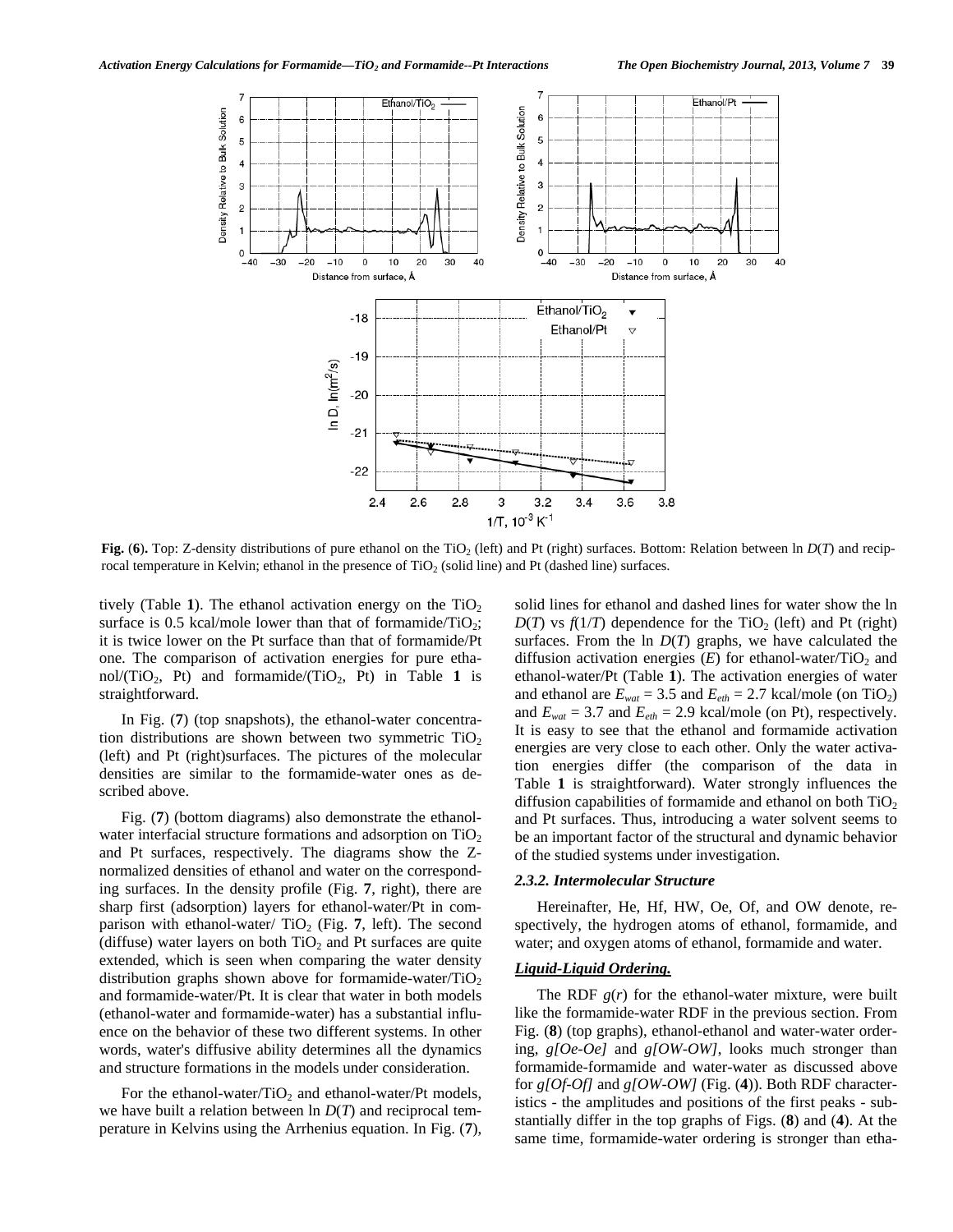

Fig. (7). Top: Snapshots of the ethanol-water mixture in the presence of TiO<sub>2</sub> (left) and Pt (right) surfaces. Middle: Z-density distributions of ethanol (solid line) and water (dashed line) on the TiO<sub>2</sub> (left) and Pt (right) surfaces. Bottom: Relation between ln  $D(T)$  and reciprocal temperature in Kelvin: ethanol (solid line) and water (dashed line) in the presence of  $TiO<sub>2</sub>$  (left) and Pt (right) surfaces.

nol-water one (see the bottom graphs of Figs. (**8**) and (**4**) for *g[Oe-HW]* and *g[OW-He]* in comparison with *g[Of-HW]* and *g[OW-Hf]*, respectively.

## *Liquid-Surface Ordering.*

 In Fig. (**9**), the RDF graphs show the ethanol-water interactions with  $TiO<sub>2</sub>$  (left) and Pt (right) surfaces. The most interesting are *g[Ti,O-He]* and *g[Ti,O-HW]* (the bottom graph). The amplitudes of the first RDF peaks of *g[Ti-He]* and *g[O-He]* are two-three times larger than those of *g[Ti-HW]* and *g[O-HW]*, respectively. Since the first peaks of both RDF, *g[O-He]* and *g[O-HW]*, are located very close to zero  $(< 2 \text{ Å})$ , ethanol rather than water molecules would be dominant on the surface. At the same time, comparing Figs. (**9**) and (**4**) - *g[Ti,O-Of]*, *g[Ti,O-Hf]*, *g[Ti,O-Oe]*, and *g[Ti,O-He]* - we conclude that in the formamide-water/ (TiO2, Pt) interactions water molecules would actviley push formamide molecules from the surface to the bulk areas,

while in the ethanol-water/(TiO<sub>2</sub>, Pt) interactions ethanol rather than water molecules would dominate on the surface areas. Thus, including water in consideration, one can conclude that it has different influence on the formamide/(TiO<sub>2</sub>, Pt) and ethanol/ $(TiO<sub>2</sub>, Pt)$  interaction processes, which results in different structural and diffusion effects.

## **3. CONCLUSIONS**

 Based on the molecular dynamics method and using the DL\_POLY\_4.03 code, we simulated the formamide-water interaction process on the  $TiO<sub>2</sub>$  (anatase) surface. The density distribution and activation energy calculations were performed for the temperature range of  $T = 250$  K to 400 K. For pure formamide/ $TiO<sub>2</sub>$ , the activation energy of diffusion was calculated to be about 2.3 kcal/mole. The density profile of formamide/ $TiO<sub>2</sub>$  has a weak adsorption layer between two diffuse layers. The activation energies of water and forma-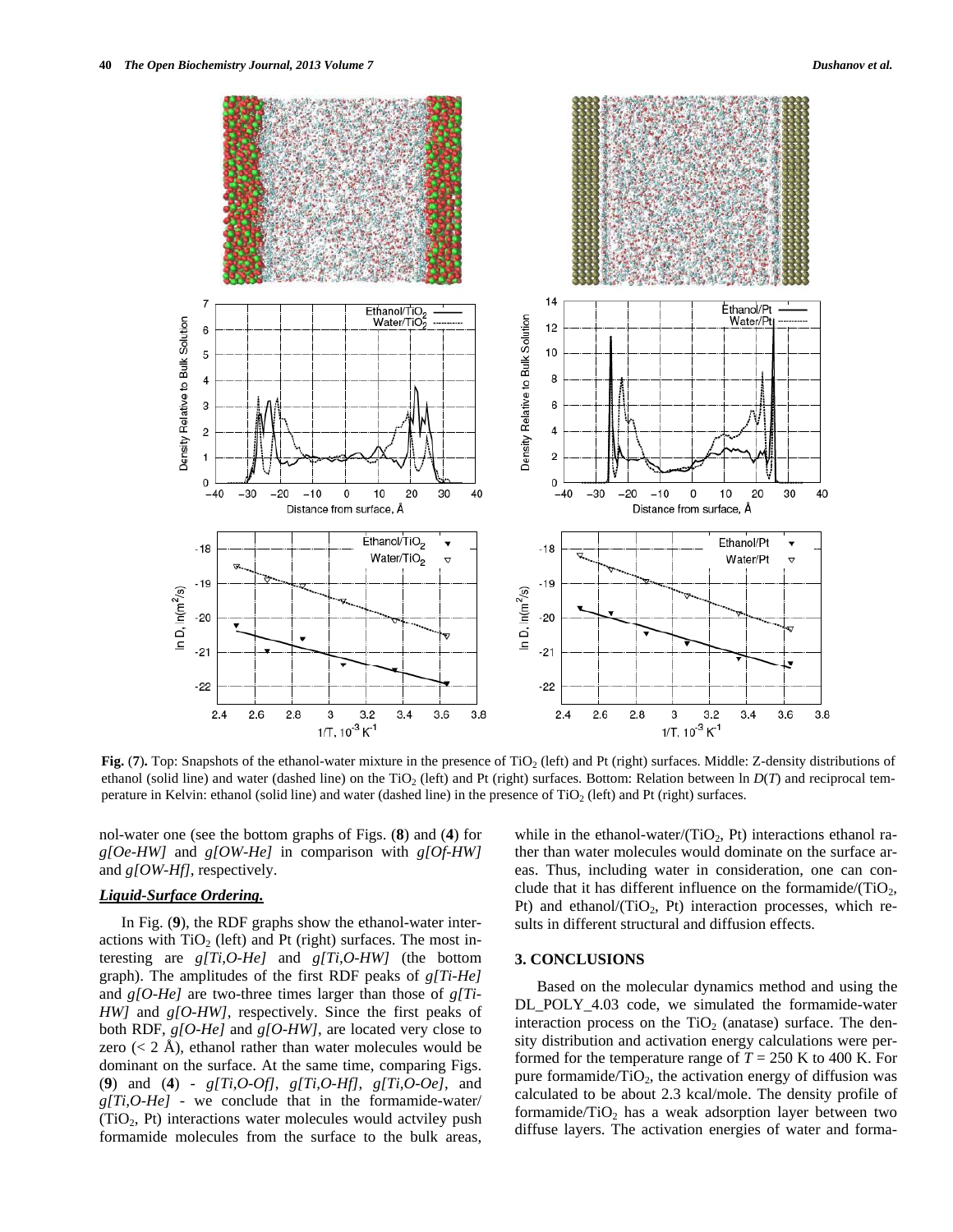

**Fig. (8).** The RDF for Oe-Oe, OW-OW, Oe-HW, and OW-He of the ethanol-water mixture on the TiO<sub>2</sub> (left) and Pt (right) surfaces.



**Fig. (9).** RDF for ethanol (Oe, He) and water (OW, HW) atoms on the TiO<sub>2</sub> (left) and Pt (right) surfaces.

mide on the TiO<sub>2</sub> surface were calculated to be  $E_{wat} = 3.0$  and  $E_{form} = 2.7$  kcal/mole, respectively. The inclusion of water in the formamide- $TiO<sub>2</sub>$  model substantially changes the density distribution profiles normal to the surface; the amplitude of the density distribution for the formamide/ $TiO<sub>2</sub>$  surface increases. A correlation was found between the diffusion and density properties of the formamide-water/ $TiO<sub>2</sub>$  and formamide-water/Pt systems. A comparison of the water density distribution in the formamide-water/ $TiO<sub>2</sub>$  and formamidewater/Pt systems shows that the second (diffuse) water layers on both  $TiO<sub>2</sub>$  and Pt surfaces are quite extended. The activation energies of water and formamide on the Pt surface were calculated to be  $E_{wat} = 2.1$  and  $E_{form} = 2.9$  kcal/mole, respectively.

The properties of formamide-water/ $(TiO<sub>2</sub>, Pt)$  and ethanol-water/(TiO<sub>2</sub>, Pt) solutions were compared in similar environments. With the use of comparative analysis, the formamide-water interactions were correlated with the ethanolwater interactions on the same (anatase and platinum) surfaces. The activation energies of water and ethanol were calculated to be, respectively,  $E_{wat} = 3.5$  and  $E_{eth} = 2.7$ kcal/mole (on TiO<sub>2</sub>), and  $E_{wat} = 3.7$  and  $E_{eth} = 2.9$  kcal/mole (on Pt). It is easy to see that the ethanol and formamide activation energies are very close to each other. However, it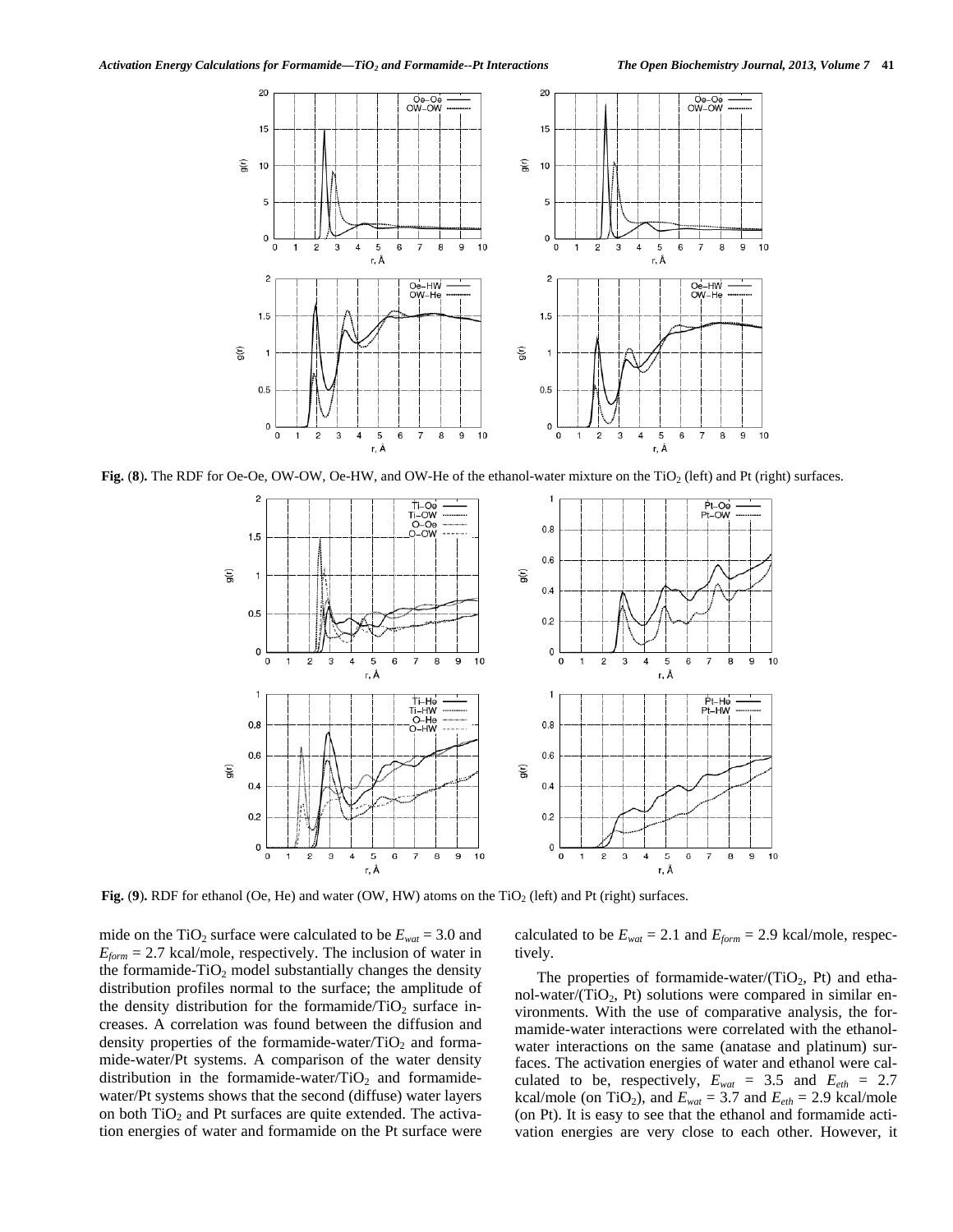should be stressed that only the water activation energies differ for these two different mixtures.

 Water strongly influences the diffusion capabilities of formamide and ethanol on both  $TiO<sub>2</sub>$  and Pt surfaces. At the same time, comparing the important radial distribution functions, we conclude that in the formamide-water/(TiO<sub>2</sub>, Pt) interactions water molecules actviley push formamide molecules from the surface to the bulk areas, while in the ethanolwater/ $(TiO<sub>2</sub>, Pt)$  interactions ethanol rather than water molecules dominate on the surface. Thus, including water in consideration, we see that it has a significant influence on the dynamic and structural behavior of both models (ethanolwater and formamide-water). We have found that it has different influence on the formamide/ $(TiO_2, Pt)$  and etha $nol/(TiO<sub>2</sub>, Pt)$  interaction processes, which results in different structural and diffusion effects. These effects determine the functional behavior of formamide and ethanol molecules since they are constituents of biological systems or agents in catalyzing the synthesis of biological molecules necessary for life.

#### **CONFLICT OF INTEREST**

 The author(s) confirm that this article content has no conflicts of interest.

## **ACKNOWLEDGEMENTS**

 This work has been performed as part of a collaboration between JINR (Russia), RIKEN (Japan), and Keio University (Japan). The work has been supported in part by the Grant in Aid for the Global Center of Excellence Program to the Center for Education and Research of Symbiotic, Safe and Secure System Design from Japan's Ministry of Education, Culture, Sport, and Technology. The MD simulations have been performed using computer software, hardware facilities, and cluster machines at the CICC (JINR), RICC (RI-KEN), and the Yasuoka Laboratory of Keio University (Japan). The authors would like to specially thank Mr. Sergei Negovelov (JINR) for technical assistance and helpful comments.

#### **REFERENCES**

- [1] Senanayake, S.D.; Idriss, H. Photocatalysis and the origin of life: Synthesis of nucleoside bases from formamide on  $TiO_2(001)$  single surfaces. *Proc. Natl. Acad. Sci., USA*, **2006**, *103*(5), 1194-1198.
- [2] Saladino, R.; Crestini, C.; Costanzo, G.; Di Mauro, E. Advances in the prebiotic synthesis of nucleic acids bases: Implications for the origin of life. *Curr. Org. Chem.*, **2004**, *8*(15)*,* 1425-1443.
- [3] Ferris, J.P.; Hill(Jr.), A.R.; Liu, R.; Orgel, L.E. Synthesis of long prebiotic oligomers on mineral surfaces. *Nature*, **1996**, *381*(6577), 59-61.
- [4] Ferris, J.P. Catalysis and prebiotic rna synthesis. *Orig. Life Evol. Biosph.*, **1993**, *23*(5-6)*,* 307-315.
- [5] Huber, C; Wächtershäuser, G. Peptides by activation of amino acids with CO on (Ni,Fe)s surfaces: Implications for the origin of life. *Science*, **1998**, *281*(5377), 670-672.
- [6] Schoffstall, A.M.; Laing, E.M. Equilibration of nucleotide derivatives in formamide. *Orig. Life Evol. Biosph*., **1984**, *14*(1-4), 221- 228.
- [7] Schoffstall, A.M.; Barto, R.J.; Ramos, D.L. Nucleoside and deoxynucleoside phosphorylation in formamide solutions. *Orig. Life Evol. Biosph.*, **1982**, *12*(2), 143-151.
- [8] Berndt, A.; Kosmehl, H.; Celeda, D.; Katenkamp, D. Reduced formamide content and hybridization temperature results in increased

non-radioactive mRNA in situ hybridization signals. *Acta Histochem.*, **1996**, *98*(1), 79-87.

- [9] Nguyen, V.S.; Abbott, H.L.; Dawley, M.M.; Orlando, T.M.; Leszczynski, J.; Nguyen, M.T. Theoretical study of formamide decomposition pathways. *J. Phys. Chem. A*, **2011**, *115*(5), 841-851.
- [10] Kamineni, V.K.; Lvov, Y.M.; Dobbins, T.A. Layer-by-layer nanoassembly of polyelectrolytes using formamide as the working medium. *Langmuir*, **2007**, *23*(14), 7423-7427.
- [11] Parmeter, J.E.; Schwalke, U.; Weinberg, W.H. Interaction of formamide with the ru(001) surface. *J. Am. Chem. Soc.*, **1988**, *110*(1), 53-62.
- [12] Muir, J.M.R.; Idriss, H. Formamide reactions on rutile  $TiO<sub>2</sub>(011)$ surface. *Surf. Sci.*, **2009**, *603*(19), 2986-2990.
- [13] Saladino, R.; Ciambecchini, U.; Crestini, C.; Costanzo, G.; Negri, R.; Di Mauro, E. One-pot TiO<sub>2</sub>-catalyzed synthesis of nucleic bases and acyclonucleosides from formamide: Implications for the origin of life. *Chembiochem.*, **2003**, *4*(6), 514-521.
- [14] Saladino, R.; Crestini, C.; Ciciriello, F.; Costanzo, G.; Di Mauro, E. Formamide chemistry and the origin of informational polymers. *Chem. Biodivers.*, **2007**, *4*(4), 694-720.
- [15] Barks, H.L.; Buckley, R.; Grieves, G.A.; Di Mauro, E.; Hud, N.V.; Orlando, T.M. Guanine, adenine, and hypoxanthine production in UV-irradiated formamide solutions: Relaxation of the requirements for prebiotic purine nucleobase formation. *Chembiochem.*, **2010**, *11*(9), 1240-1243.
- [16] Chalmet, S.; Ruiz-López, M.F. Molecular dynamics simulation of formamide in water using density functional theory and classical potentials. *J. Chem. Phys.*, **1999**, *111*(3), 1117.
- [17] Pomata, M.H.H.; Laria, D.; Skaf, M.S.; Elola, M.D. Molecular dynamics simulations of AOT-water/formamide reverse micelles: Structural and dynamical properties. *J. Chem. Phys.*, **2008**, *129*(24), 244-503.
- [18] Sachtler, W.M.H.; Ichikawa, M. Catalytic site requirements for elementary steps in syngas conversion to oxygenates over promoted rhodium. *J. Phys. Chem.*, **1986**, *90*(20), 4752-4758.
- [19] Hemminger, J.C.; Flores, C.R.; Gao, Q. Hreels studies of formamide on Pt(111): hydrogen bonding interactions between adsorbates. *Surf. Sci.*, **1990**, *239*(1-2), 156-168.
- [20] Nadin-Davis, S.; Mezl, V.A. Optimization of the ethanol precipitation of RNA from formamide containing solutions. *Prep. Biochem.*, **1982**, *12*(1), 49-56.
- [21] Aguilera, A. Formamide sensitivity: a novel conditional phenotype in yeast. *Genetics*, **1994**, *136*(1), 87-91.
- [22] Laughrea, M.; Latulippe, J.; Filion, A.M. Effect of ethanol, phenol, formamide, dimethyl sulfoxide, paromomycin, and deuterium oxide on the fidelity of translation in a brain cell-free system. *Biochemistry*, **1984**, *23*(4), 753-758.
- [23] Wei-Zhong, L.; Cong, Ch.; Jian, Y. Molecular dynamics simulation of self-diffusion coefficient and its relation with temperature using simple Lennard-Jones potential. *Heat Transf. Asian Res.*, **2008**, *37*(2), 86-93.
- [24] Namboodiri, V.V.; Vane, L.M. High permeability membranes for the dehydration of low water content ethanol by pervaporation. *J. Membr. Sci.*, **2007**, *306*(1-2), 209-215.
- [25] Zhang, C.; Yang, X. Molecular dynamics simulation of ethanol/water mixtures for structure and diffusion properties. *Fluid Phase Equilib.*, **2005**, *231*(1), 1-10.
- [26] Wang, Y.-Ch.; Chen, Ch.; Ju, Sh.-P. Adsorption mechanism and dynamic behavior of water and ethanol molecules inside au nanotubes. *Chin. J. Catal.*, **2008**, *29*(11), 1099-1106.
- [27] Kousksou, T.; Jamil, A.; Zeraouli, Y.; Dumas, J.-P. Equilibrium liquids temperatures of binary mixtures from differential scanning calorimetry. *Chem. Eng. Sci.*, **2007**, *62*(23), 6516-6523.
- [28] Todorov, I.T.; Smith, W.; Trachenko, K.; Dove, M.T. DL\_POLY\_ 3: new dimensions in molecular dynamics simulations via massive parallelism. *J. Mater. Chem.*, **2006**, *16(*20), 1911-1918.
- [29] Yong, C.W. DL\_FIELD a force field and model development tool for DL\_POLY. In: *CSE Frontiers;* Blake, R., Ed.; STFC Computational Science and Engineering Department (CSED), Science and Technology Facilities Council, STFC Daresbury Laboratory: UK, **2010**, vol. 2010, pp. 38-40.
- [30] Brooks, B.R.; Brooks III, C.L.; Mackerell(Jr.), V.; Nilsson, L.; Petrella, R.J.; Roux, B.; Won, Y.; Archontis, G.; Bartels, C; Boresch, S.; Caflisch, A.; Caves, L.; Cui, Q.; Dinner, A.R.;Feig, M.; Fischer, S.; Gao, J.; Hodoscek, M.; Im, W.; Kuczera, K.; Lazaridis, T.; Ma, J.; Ovchinnikov, V.; Paci, E.; Pastor, R.W.; Post, C.B.; Pu, J.Z.;